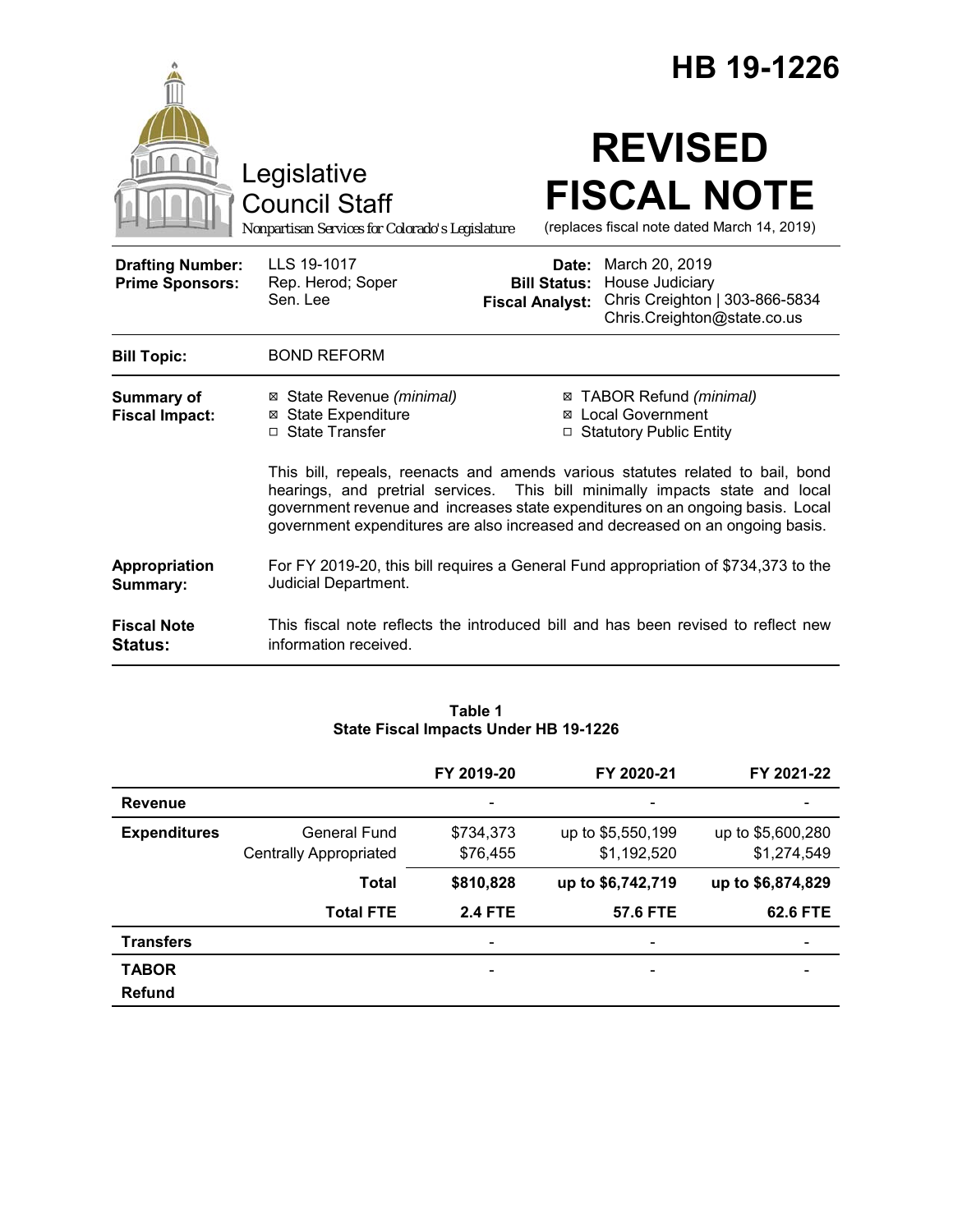# **Summary of Legislation**

This bill repeals, reenacts, and amends various statutes related to bail, bond hearings, and pretrial services as discussed below.

**Bailable offenses.** Under current law, offenders charged with certain offenses are deemed to be a significant risk to the public and may not be released on bail. This bill removes possession of a weapon by a previous offender and sexual assault from the list of crimes that are not bailable.

**Judicial district pretrial services.** By March 31, 2020, this bill requires each judicial district to develop:

- a pretrial release screening process to assess each arrested offender as soon as possible and no later than 24 hours after admission to a detention center;
- an administrative order of the chief judge of the judicial district that specifies written criteria allowing for the immediate pretrial release of certain persons detained on a summons or unsecured personal recognizance bond without monetary conditions and without an initial pretrial hearing.

The Office of the State Court Administrator must develop statewide standards and guidelines for pretrial release screening and release criteria. The standards and guidelines must be developed in conjunction with nationally relevant research and best practice models. Each Chief Judge of a judicial district must designate a person, agency, or program for each detention facility in the district to conduct pretrial screening, and must identify a bonding and release commissioner who is authorized to release defendants without monetary bond conditions.

**Bond hearing representation.** Under current law, all offenders have a right to be represented by an attorney at an initial bond hearing and must be advised of the possible charges, penalties, and his or her rights. This bill specifies that the court must notify the public defender of each person in custody before the initial hearing and allow for sufficient time to prepare a individualized argument for the release of the offender with appropriate conditions.

**Bond hearing considerations.** The least restrictive bond conditions that do not include monetary requirements must be used for any offenders not released through the pretrial screening process. The bill specifies considerations that must be made by the court in setting bond for the offender and the types of bonds that may be used. The court must order the commencement of the criminal proceedings within three days of the initial hearing, excluding weekends and holidays, unless good cause is shown for additional time or the parties to the case agree to additional time. A defendant in custody has scheduling preference over other court matters. This bill specifies procedures for how a defendant, prosecuting attorney, or bonding commissioner can ask for a review and modification of a bond.

**County pretrial services.** Under current law, counties are encouraged, but not required, to establish pretrial services programs. This bill requires all counties, and city and counties to establish pretrial services by July 1, 2020. Under the bill, a community advisory board consisting of a local law enforcement, district attorney, public defender, and citizen representative must be established in each judicial district to create a plan for the pretrial services program. The Chief Judge of a district must approve of the pretrial services plan before it is established. Such programs may be administered by the county or through a contract with a private nonprofit or for-profit entity or an intergovernmental agreement. Class C or D counties may request that the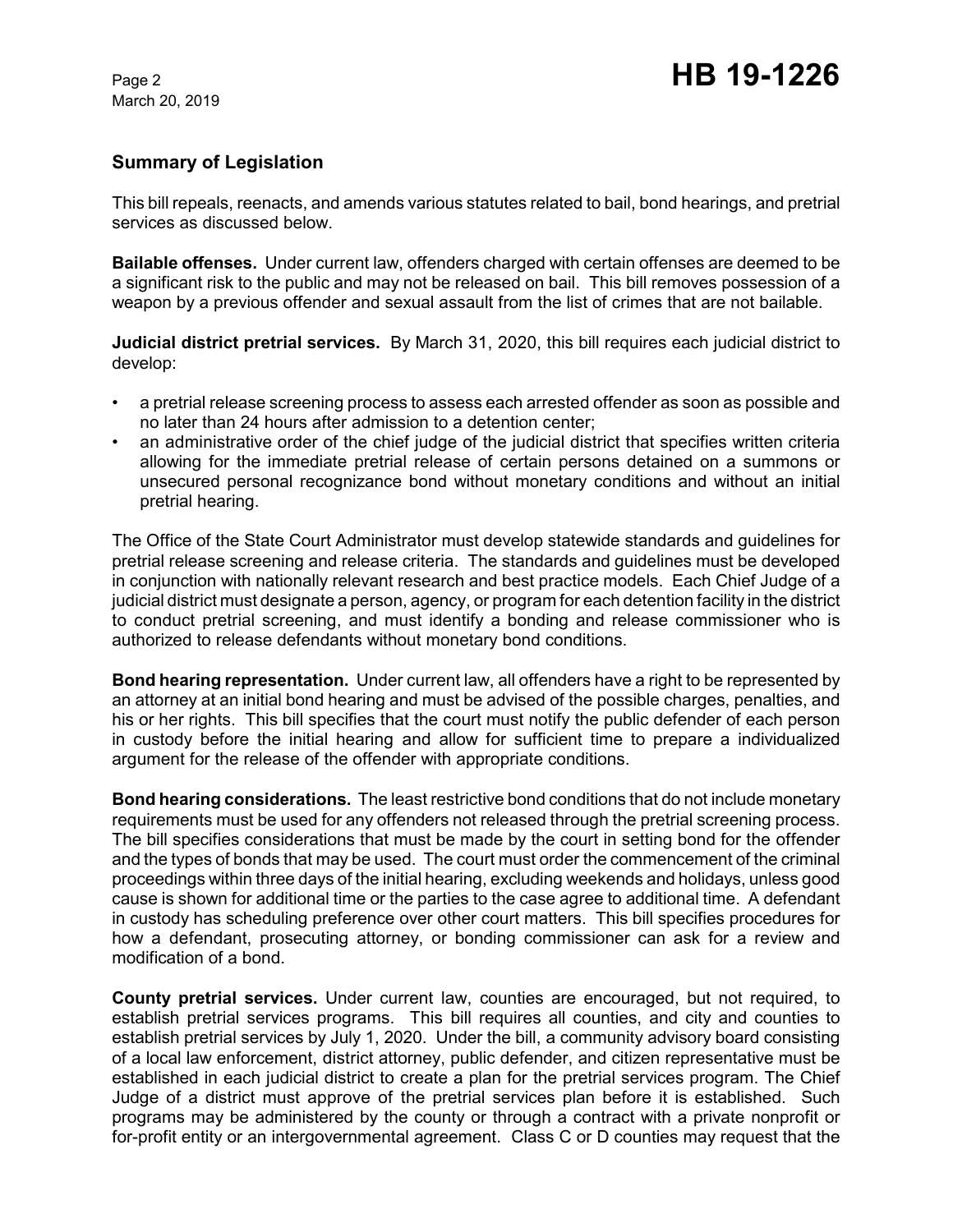state Judicial Department provide pretrial services in that county. Minimum standards and reporting requirements for each pretrial services program are specified in the bill and are consistent with those under current law.

The Pretrial Services Cash Fund is created for the purpose of operating or assisting in the operation of a county pretrial service program. This includes, but is not limited to, supervision services, contract services, treatment services, and program development. The fund consists of any money appropriated by the General Assembly and the State Court Administrator is authorized to accept gifts, grants, and donations from any public or private donor. The state court administrator must create an annual funding formula to distribute funds from this cash fund to counties that request pretrial services. All counties are eligible for this funding and counties without pretrial services are to be given priority.

### **State Revenue**

Beginning in the current FY 2018-19, this bill impacts state cash fund revenue from bond forfeitures, traffic warrant fees, and gifts, grants, and donations. Overall, a minimal revenue decrease is expected. Bond forfeitures and traffic warrant fees are subject to TABOR; however, gifts, grants, and donations are not.

**Bond forfeitures.** To the extent that more defendants are released on a non-monetary bond, this bill decreases bond forfeiture revenue. From 2015 to 2017 there were an average of 965 bond forfeitures per year which resulted in the collection of an average of \$306,786 in total cash fund revenue from these forfeitures. This decrease is assumed to be minimal.

**Traffic warrant fee.** Under current law, a \$30 outstanding judgement warrant fee is assessed for the failure to appear in court in traffic cases. To the extent that non-monetary bonds are issued for traffic offenses, this bill could result in an increase in the number of instances where a defendant fails to appear on a traffic case and will thus increase traffic warrant fee revenue. A high level of compliance is assumed for any non-monetary bonds issued on traffic offenses; therefore, this increase is assumed to be minimal.

**Gifts, grants, and donations.** This bill authorizes the collection of gifts, grants, and donations which will increase state cash fund revenue. As of this writing, no source of gifts, grants, and donations have been identified.

# **State Expenditures**

This bill increases Judicial Department expenditures by \$810,828 and 2.4 FTE in FY 2019-20, \$5,483,559 and 57.6 FTE in FY 2020-21, and \$5,615,669 and 62.6 FTE in FY 2021-22 and thereafter. Theses costs will be partially offset by a decrease in trail court costs and workload. These impacts are shown in Table 2 and discussed below.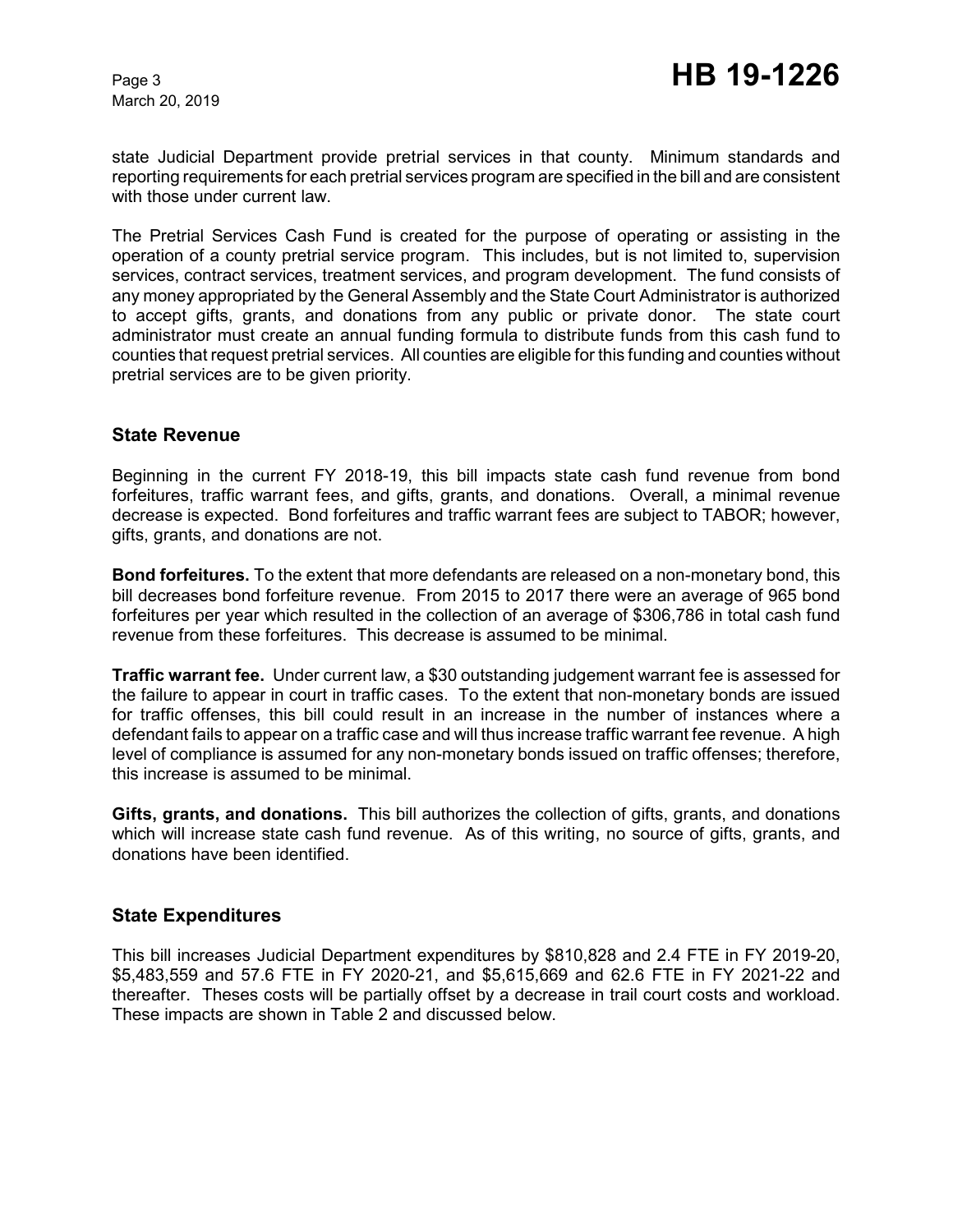**Table 2 Expenditures Under SB 19-1226**

|                                                    | FY 2019-20     | FY 2020-21           | FY 2021-22           |
|----------------------------------------------------|----------------|----------------------|----------------------|
| <b>Judiciary Department</b>                        |                |                      |                      |
| <b>Personal Services</b>                           | \$182,114      | \$3,853,549          | \$4,185,810          |
| <b>Operating Expenses and Capital Outlay Costs</b> | \$16,579       | \$341,650            | \$59,470             |
| Software and Computer Programming                  | \$535,680      | \$155,000            | \$155,000            |
| <b>Class B County Pretrial Funding</b>             |                | up to<br>\$1,200,000 | up to<br>\$1,200,000 |
| Centrally Appropriated Costs*                      | \$76,455       | \$1,192,520          | \$1,274,549          |
| <b>Total Cost</b>                                  | \$800,828      | up to<br>\$6,742,719 | up to<br>\$6,874,829 |
| <b>Total FTE</b>                                   | <b>2.4 FTE</b> | 57.6 FTE             | 62.6 FTE             |

 *\* Centrally appropriated costs are not included in the bill's appropriation.*

**State Court Administrator's Office.** The Judicial Department requires 2.6 FTE to develop and administer statewide pretrial service program standards and guidelines. This staff will also develop and administer a county pretrial service funding model and enter into agreements with counties for the provision of such services. This assumes 5,464 hours are needed per year for pretrial service program development, administration and evaluation, which also includes statewide training, providing assistance to all judicial districts and counties, collecting and reviewing data, and report creation. Costs in FY 2019-20 include standard operating and capital outlay and are prorated for the General Fund paydate shift.

**Computer programming.** The Judicial Department requires \$535,680 in FY 2019-20 for a pretrial screening tool. This estimate assumes the department will issue an RFP and will need \$400,000 in one-time setup costs and \$135,680 for 1,280 hours of computer programing at a cost of \$106 per hours for system integration and support. Ongoing annual costs of \$155,000 are estimated for software leasing, maintenance, and hosting fees is needed beginning in FY 2020-21.

**Class C and D county pretrial services.** This bill increases Judicial Department costs to provide pretrial services to class C and D counties that request such services. Currently, 37 counties are classified as class C counties and 10 are classified as class D counties. It is unknown how many of these counties will request pretrial services through the Judicial Department; however, because a majority of these counties are rural, it is assumed that the majority, if not all, will request such services. This would require an estimated 60 FTE for probation officers to provide supervision to defendants released on bond through the pretrial service program, based on an analysis of existing pretrial service programs. This assumes 22 percent of defendants released on bond will require pretrial supervision and that each probation officer can supervise 73 offenders. Additional FTE may be needed for supervisory and support staff and it is assumed that the Judicial Department will request any required change in appropriations through the annual budget process, if needed, after requests for county pretrial services are received and the full impact of providing such services is identified. Costs in FY 2020-21 include standard operating and capital outlay and are prorated for the General Fund paydate shift.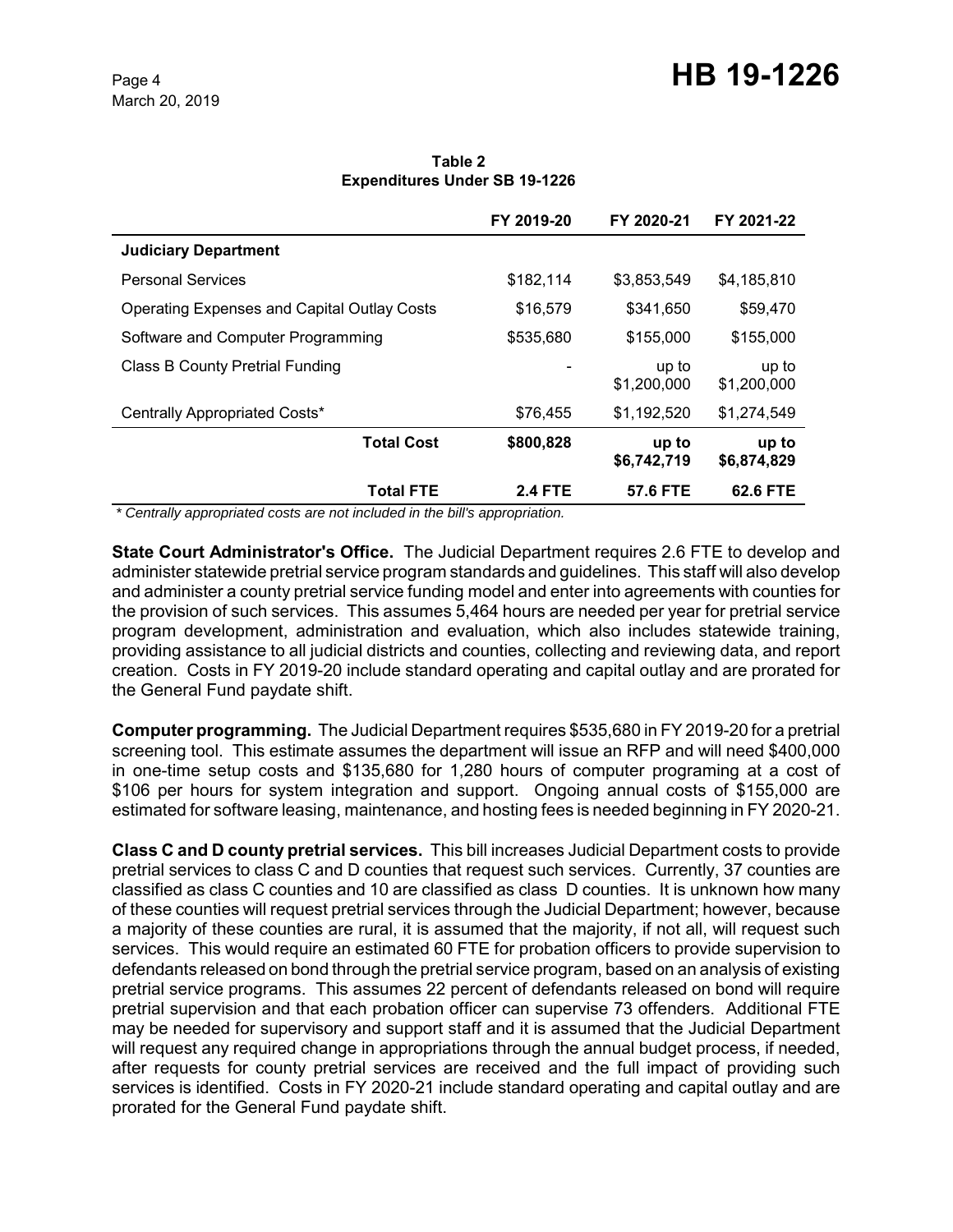**Class B county pretrial services.** Currently, four class B counties do not have pretrial services (Broomfield, Eagle, Montrose, and Summit). This bill allows these counties to receive funding from the Pretrial Services Cash Fund to operate or assist in the operation of a pretrial services program. The total cost for these four counties to provide these services is estimated to cost up to \$1.2 million per year beginning in FY 2020-21 based on the projected number of defendants requiring pretrial services. Actual costs will depend on the memorandum of understanding (MOU) between the Judicial Department and each county and whether or not full or partial program costs are provided through the fund. It is assumed that any change in appropriations, if needed, will be requested through the annual budget process once the MOU's are agreed upon.

**Trial court workload.** Trial court workload may both increase and decrease under this bill. To the extent that more offenders are released on bond prior to an initial hearing, workload will decrease. However, by adding additional criteria that must be considered when making bonding decisions, workload is increased. Workload will also increase if more offenders fail to appear in court on non-monetary bonds to produce a bench warrant and conduct a rehearing. Overall, a minimal workload decrease is expected and any adjustments in appropriations will be addressed through the annual budget process.

**Centrally appropriated costs.** Pursuant to a Joint Budget Committee policy, certain costs associated with this bill are addressed through the annual budget process and centrally appropriated in the Long Bill or supplemental appropriations bills, rather than in this bill. These costs, which include employee insurance and supplemental employee retirement payments, are estimated to be \$76,455 in FY 2019-20, \$1.2 million in FY 2020-21 and \$1.2 million in FY 2021-22 and thereafter.

### **Local Government**

Overall, this bill is expected to impact local government revenue, costs, and workload, as described below. The exact impact will vary by county depending on the caseload, existing pretrial service programs, staffing levels and future decisions how pretrial services are to be provided.

**District attorneys.** This bill both increases and decreases district attorney workload. Workload will increase to assist in the creation of county pretrial services in counties that do not already have such services. Workload will also increase to ensure the filing of cases within three days after an initial hearing and to attend additional bond reconsideration hearings. Workload to prepare for and attend bond hearings is decreased because more offenders will be released through pretrial service programs before such a hearing occurs.

**Facility costs.** Counties that do not currently have pretrial services will have increased costs to provide office and meeting space. It is assumed that counties will be required to provide this space regardless of whether they chose to operate their own pretrial services program or enter into an agreement with Judicial for the provision of these services. These impacts have not been estimated.

**Pretrial services.** Costs and workload will increase in counties that currently have pretrial services to update policies and procedures to ensure they are compliant with the requirements of this bill and the standards and guidelines that will be created by the Judicial Department. This could require additional staff and IT costs to ensure pretrial screening tools meet the requirements established by the Judicial Department so they can be validated by the department. To the extent that a county currently provides pretrial services and elects to enter into an agreement for the